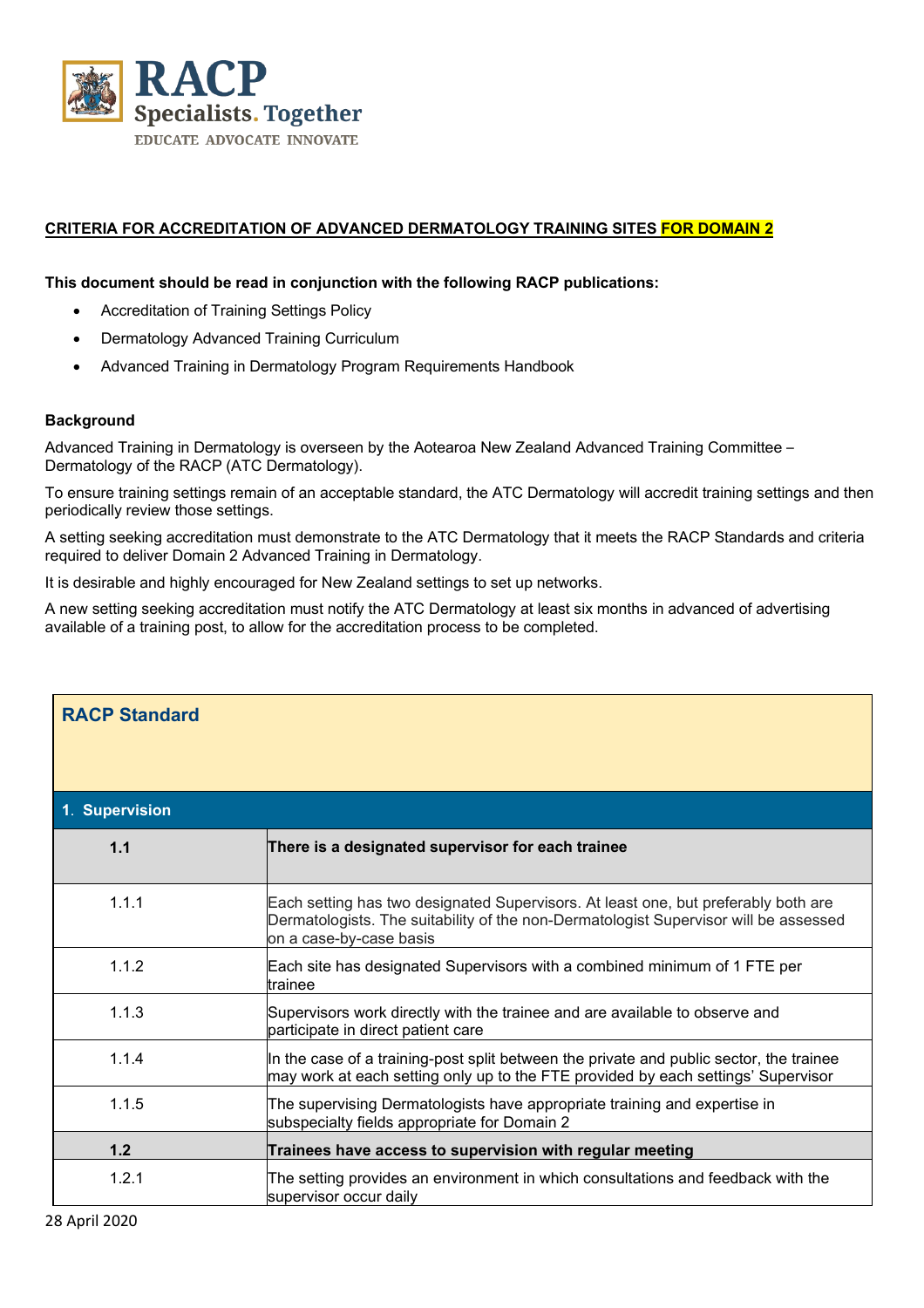| 1.3                              | Supervisors are RACP approved and meet any other specialty specific<br>requirements regarding qualifications for supervisors                                                                                                                                                                                                                                                                                                                                                                                                                                                    |
|----------------------------------|---------------------------------------------------------------------------------------------------------------------------------------------------------------------------------------------------------------------------------------------------------------------------------------------------------------------------------------------------------------------------------------------------------------------------------------------------------------------------------------------------------------------------------------------------------------------------------|
| 1.3.1                            | Supervisors in NZ have completed the Supervisor Professional Development<br>Program (SPDP).                                                                                                                                                                                                                                                                                                                                                                                                                                                                                     |
|                                  | Supervisors overseas will not require FRACP or completion of SPDP but must have<br>appropriate supervision experience                                                                                                                                                                                                                                                                                                                                                                                                                                                           |
| 1.4                              | Supervisors are supported by the setting or network to be given the time and<br>resources to meet RACP Supervision requirements and criteria on supervision                                                                                                                                                                                                                                                                                                                                                                                                                     |
| 1.4.1                            | Supervisors have a proportion of non-clinical administration time, part of which can<br>be directed to supervision of advanced trainees.                                                                                                                                                                                                                                                                                                                                                                                                                                        |
| 2. Facilities and Infrastructure |                                                                                                                                                                                                                                                                                                                                                                                                                                                                                                                                                                                 |
| 2.1                              | There are appropriate facilities and services for the type of work being<br>lundertaken                                                                                                                                                                                                                                                                                                                                                                                                                                                                                         |
| 2.2                              | Trainee has a designated workspace including a desk, telephone and IT<br>facilities                                                                                                                                                                                                                                                                                                                                                                                                                                                                                             |
| 2.3                              | There are facilities and equipment to support educational activities, such as<br>study areas and tutorial rooms                                                                                                                                                                                                                                                                                                                                                                                                                                                                 |
| 3. Profile of Work               |                                                                                                                                                                                                                                                                                                                                                                                                                                                                                                                                                                                 |
| 3.1                              | The setting shall provide a suitable workload and appropriate range of work                                                                                                                                                                                                                                                                                                                                                                                                                                                                                                     |
| 3.1.1                            | The setting provides the trainee with a weekly timetable comprising approx. 70%<br>clinical and 30% non-clinical time. The clinical job plan includes 3 non-clinical<br>sessions per week to allow opportunities for research, audit, education and<br>administration                                                                                                                                                                                                                                                                                                           |
| 3.1.2                            | The trainee has appropriate exposure to Basic Laser and Intense Pulse Light Source<br>brocedures                                                                                                                                                                                                                                                                                                                                                                                                                                                                                |
| 3.1.3                            | The trainee has appropriate exposure to Business and Practice Management                                                                                                                                                                                                                                                                                                                                                                                                                                                                                                        |
| 3.1.4                            | Domain 2 Advanced trainees attends minimum three subspecialty half-day<br>sessions per week which must meet the curriculum requirements for Domain 2<br>Advanced Dermatology. These could include subspecialty clinics, surgical or<br>procedural sessions. Each session is supervised by a Dermatologist with expertise<br>in the subspecialty field. The remainder of the clinical timetable may include<br>advanced general dermatology, surgery or procedural and dermatopathology<br>sessions which meets the curriculum requirements for Domain 2 Advanced<br>Dermatology |
| 3.1.5                            | The Domain 2 trainee has appropriate exposure to Advanced General Dermatology                                                                                                                                                                                                                                                                                                                                                                                                                                                                                                   |
| 3.1.6                            | The Domain 2 trainee has appropriate exposure to Advanced Procedural<br>Dermatology                                                                                                                                                                                                                                                                                                                                                                                                                                                                                             |
| 3.1.7                            | The Domain 2 trainee has appropriate exposure to Advanced Dermatopathology                                                                                                                                                                                                                                                                                                                                                                                                                                                                                                      |
| 3.1.8                            | The Domain 2 trainee has appropriate exposure to Advanced Paediatric<br>Dermatology                                                                                                                                                                                                                                                                                                                                                                                                                                                                                             |
| 3.1.9                            | The setting has sufficient patients attending for outpatient and inpatient clinical<br>and dermatological procedures to conduct advanced training                                                                                                                                                                                                                                                                                                                                                                                                                               |
| 3.1.10                           | The workload of the setting encompasses ambulatory care and outpatient services,<br>including general dermatology clinics and specialised clinics                                                                                                                                                                                                                                                                                                                                                                                                                               |
| 3.2<br>28 April 2020             | Trainees participate in quality and safety activities                                                                                                                                                                                                                                                                                                                                                                                                                                                                                                                           |